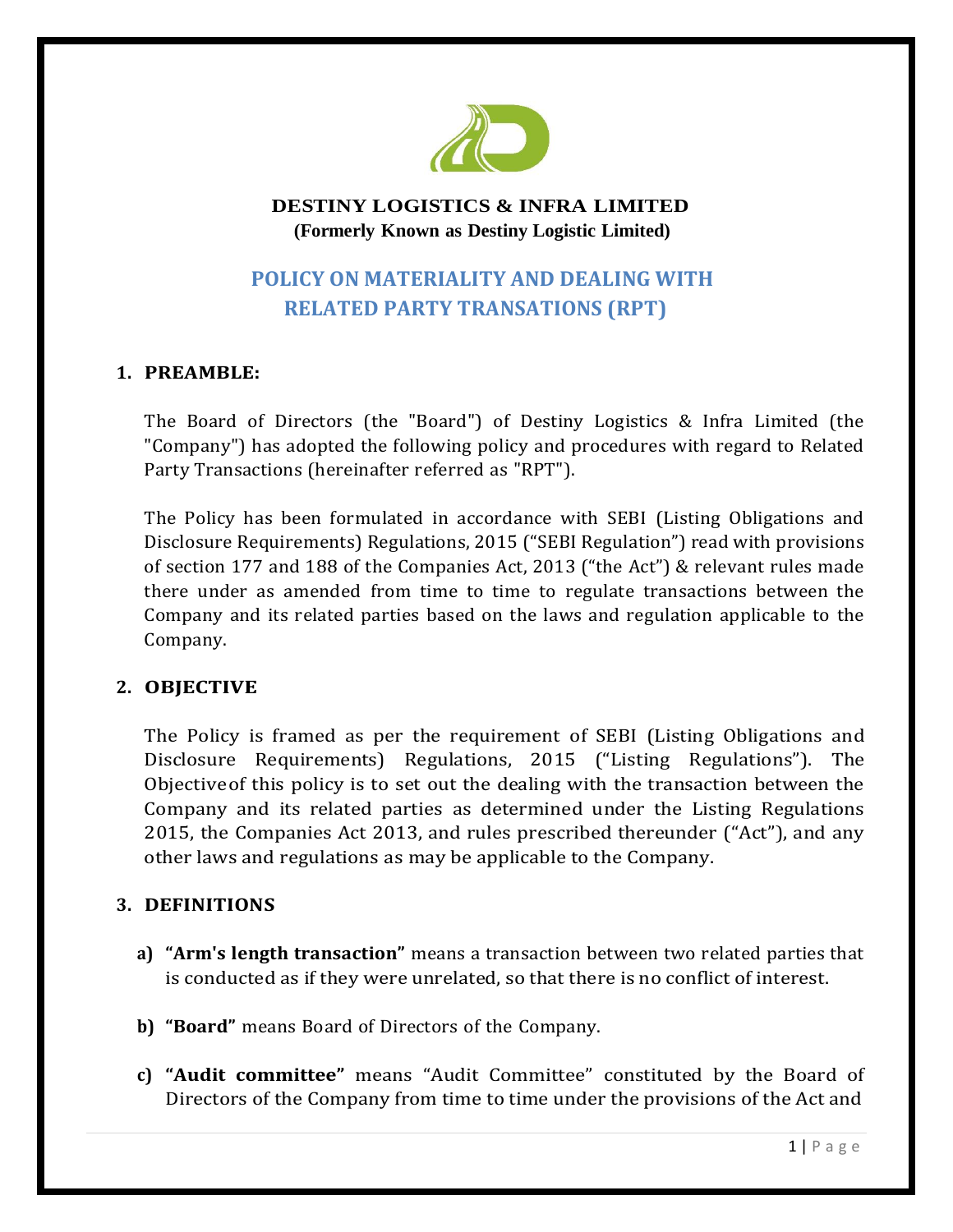SEBI Regulations.

- **d) "Material related party transaction"** means a transaction with a Related Party where the transaction/transactions to be entered into individually or taken together with previous transactions with a Related Party during a financial year, exceeds the thresholds as defined under the Companies Act, 2013 or Regulations.
- **e) "Policy"** means this Related Party Transaction policy, as amended from time-totime.
- **f) "Related Party"** means a related party as defined under the Act or rules made there under and SEBI Regulations.
- **g) "Related Party Transaction"** means such transactions as specified under Section 188 of the Act or rules made there under and Regulation 2(zc) & 23 of SEBI (Listing Obligations and Disclosure Requirements) Regulations 2015 including any amendment or modification thereof, as may be applicable.
- **h) "Relative"** means a relative as defined under the Act and SEBI Regulations.
- **i) "Transaction"** with a related party shall be construed to include a single transaction or a group of transactions.

Any other term not defined herein shall have the same meaning as defined in the Act, the SEBI Regulations 2015, Securities Contracts (Regulation) Act, 1956 or any other applicable law or regulation.

#### **4. APPLICABILITY**

This policy shall be applicable to all the related party transactions entered in to by the Company with the related party as defined in the policy.

### **5. REVIEW AND APPROVAL OFRELATED PARTY TRANSACTIONS**

#### **I. AUDIT COMMITTEE**

**a)** All related party transactions shall require prior approval of the audit committee. *The approval of the audit committee can be granted by way of circular resolution*.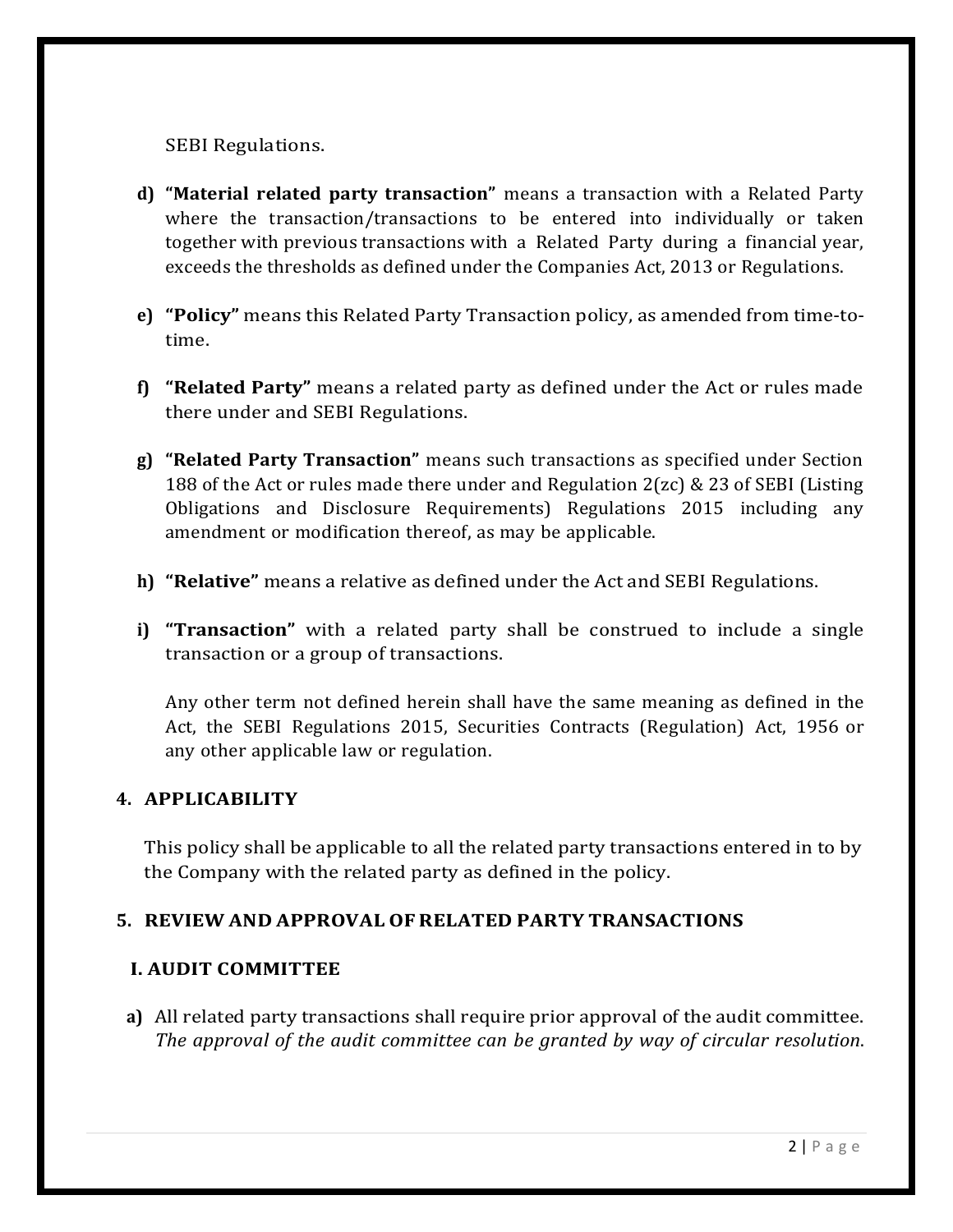However, the Audit Committee may grant omnibus approval for Related Party Transactions proposed to be entered into by the Company subject to the following conditions:

- **(i)** The audit committee shall lay down the criteria for granting the omnibus approval in line with the policy on Related Party Transactions of the Company and such approval shall be applicable in respect of transactions which are repetitive in nature.
- **(ii)** The Audit Committee shall satisfy itself the need for such omnibus approval and that such approval is in the interest of the Company;
- **(iii)** Such omnibus approval shall specify
	- the name/s of the related party, nature of transaction, period of transaction, maximum amount of transaction that can be entered into,
	- the indicative base price/current contracted price and the formula for variation in the price if any and
	- such other conditions as the Audit Committee may deem fit;

Provided that where the need for Related Party Transaction cannot be foreseen and aforesaid details are not available, Audit Committee may grant omnibus approval for such transactions subject to their value not exceeding l crore per transaction.

- **(iv)** Audit Committee shall review, at least on a quarterly basis, the details of RTPs entered into by the Company pursuant to each of the omnibus approval given.
- **(v)** Such omnibus approvals shall be valid for a period not exceeding one year and shall require fresh approvals after the expiry of one year.

In determining whether to approve a RPT, the Audit Committee will consider the following factors, among others, to the extent relevant to the RPT:

> i. Whether the terms of the RPT are fair and on arm's length basis to the Company;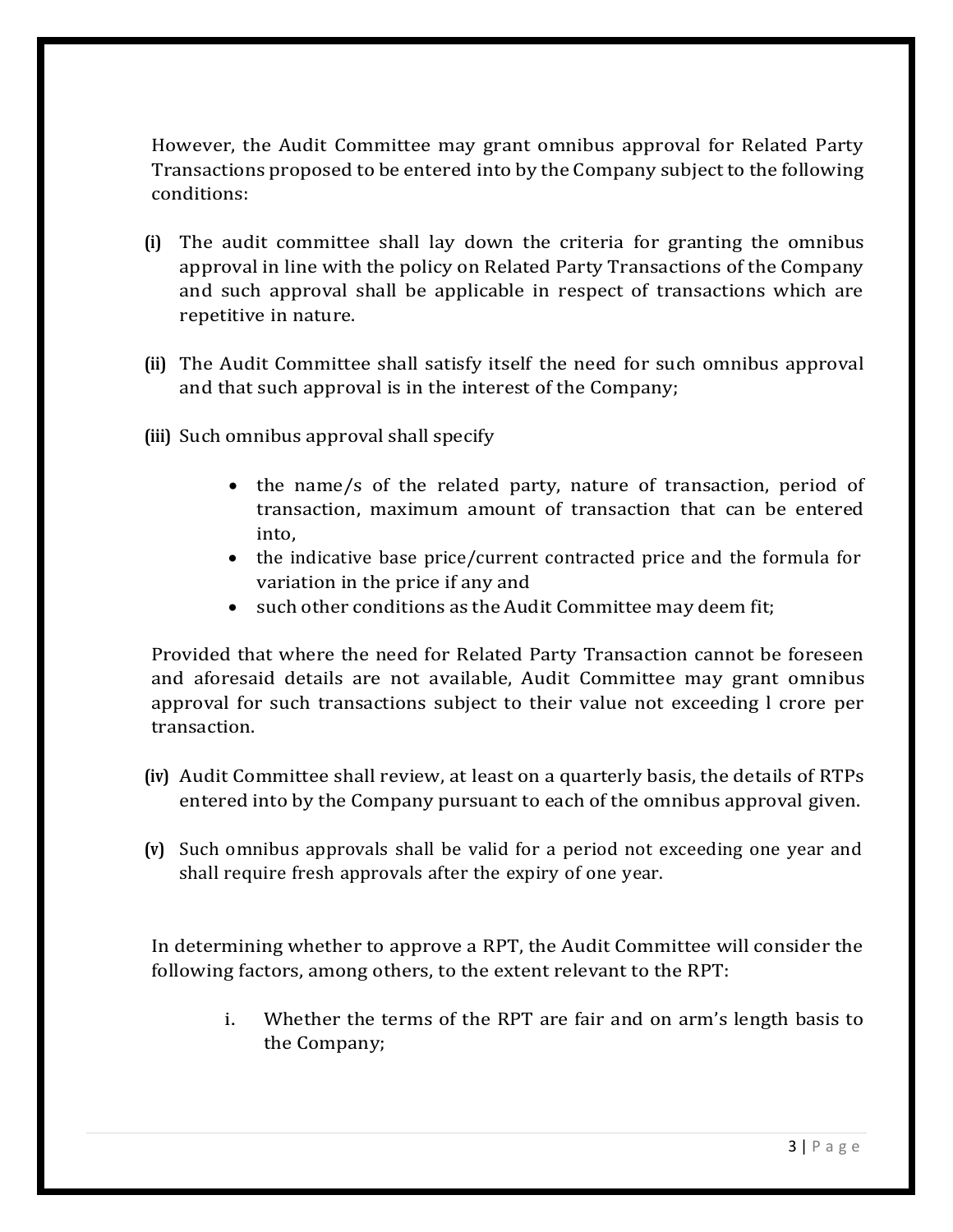- ii. Whether there are any compelling business reasons for the Company to enter into the RPT and the nature of alternative transactions, if any;
- iii. Whether the RPTs are entered in the past;
- iv. Whether the nature of the proposed transaction is something that the Company would have ordinarily done in the course of its business;
- v. Whether the proposed transaction includes any potential reputational risk issues that may arise as a result of or in connection with the proposed transaction;
- vi. Any other factor the Audit Committee deems relevant for reviewing and approving such RPT.

### **II. SHAREHOLDERS' APPROVAL**

- i. All the Material RPTs shall require approval of the shareholders (unless exempted pursuant to SEBI Regulations). All Related Parties shall abstain from voting on such resolution irrespective of whether the entity is a party to a particular transaction or not.
- ii. The transactions which fall under Section 188 of the Act which are not in the ordinary course of business and / or not an Arms' length basis and which crosses the threshold limits prescribed under the rules made thereunder, shall require approval of the shareholders. Only the concerned Related Parties, with whom transactions are being entered into, shall abstain from voting on such resolution.

### **III. DECISION REGARDING TRANSACTION IN THE ORDINARY COURSE OF BUSINESS AND AT ARM/S LENGTH BASIS**

"Ordinary course of business" would include usual transactions, customs and practices undertaken by the Company to conduct its business operations and activities and all such activities which the Company can undertake as per Memorandum & Articles of Association.

The Audit Committee or the Board shall, in respect of the RPTs referred to them for approval and after considering the matter placed before them, shall judge if the transaction is the ordinary course of business and at arm's length basis. In case the Audit Committee is not able to arrive at such a decision, it may seek advice from